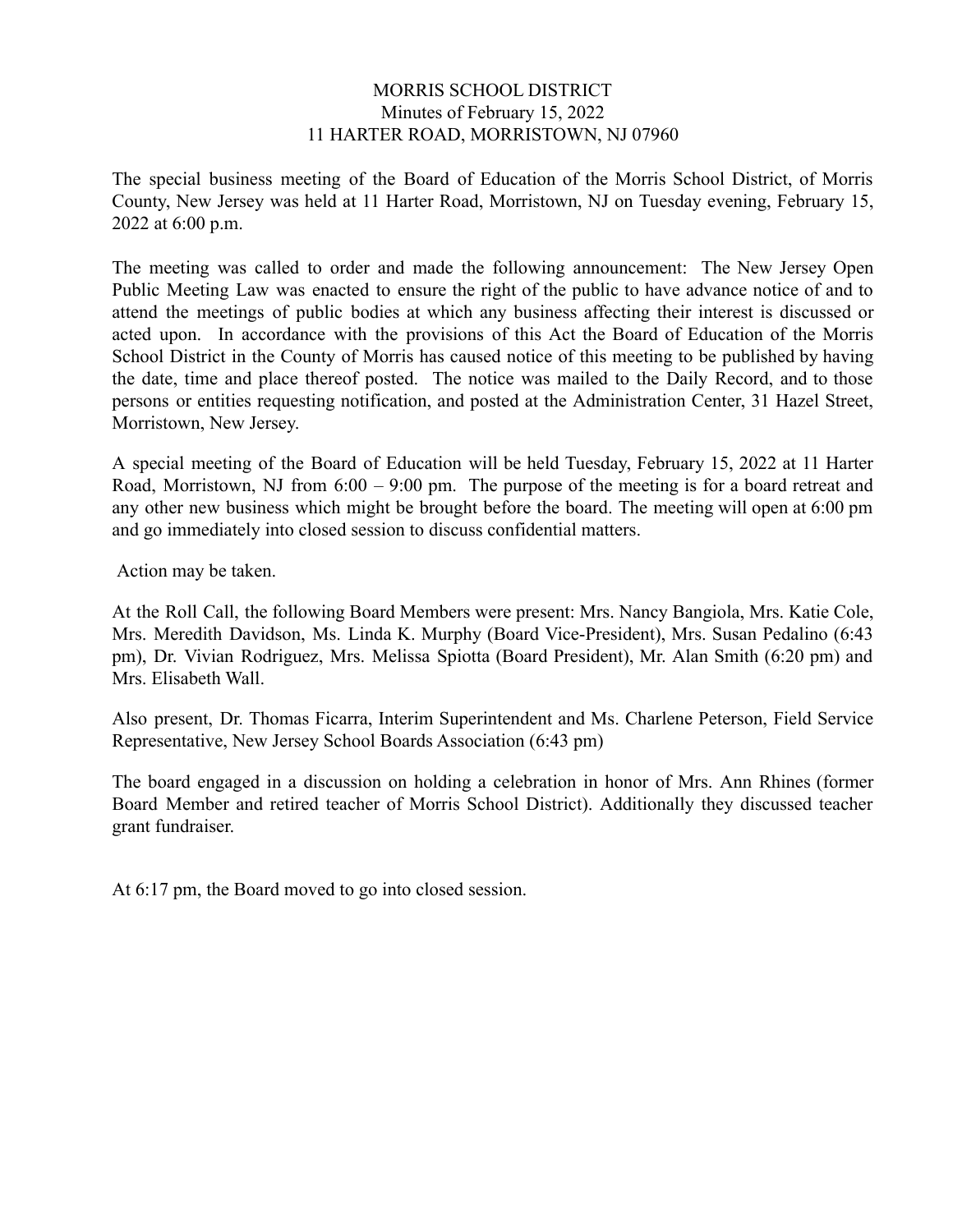### *EXECUTIVE SESSION*

Motion #1 AUTHORIZING EXECUTIVE SESSION

WHEREAS, while the Sen. Byron M. Baer Open Public Meetings Act (N.J.S.A. 10:4-6 et seq.) requires all meetings of the Morris School District Board of Education to be held in public, N.J.S.A. 10:4-12(b) sets forth nine (9) types of matters that may lawfully be discussed in "Executive Session," without the public being permitted to attend, and

WHEREAS, the Board has determined that three (3) issues are permitted by N.J.S.A. 10:4-12(b) to be discussed without the public in attendance and shall be discussed during an Executive Session to be held on February 15, 2022 at 6:00 P.M, and

WHEREAS, the nine (9) exceptions to open public meetings set forth in N.J.S.A. 10:4-12(b) are listed below, and next to each exception is a box which will be marked when the issues to be privately discussed fall within that exception, and after each exception is a space where additional information that will disclose as much information about the discussion as possible without undermining the purpose of the exception shall be written:

 $\boxtimes$  "(1) Any matter which, by express provision of Federal law, State statute or rule of court shall be rendered confidential or excluded from public discussion." The nature of the matter, described as specifically as possible without undermining the need for confidentiality are: Student Matters

 $\Box$  "(2) Any matter in which the release of information would impair a right to receive funds from the federal government." The nature of the matter, described as specifically as possible without undermining the need for confidentiality is:

 $\Box$  "(3) Any material the disclosure of which constitutes an unwarranted invasion of individual privacy such as any records, data, reports, recommendations, or other personal material of any educational, training, social service, medical, health, custodial, child protection, rehabilitation, legal defense, welfare, housing, relocation, insurance and similar program or institution operated by a public body pertaining to any specific individual admitted to or served by such institution or program, including but not limited to information relative to the individual's personal and family circumstances, and any material pertaining to admission, discharge, treatment, progress or condition of any individual, unless the individual concerned (or, in the case of a minor or incompetent, his guardian) shall request in writing that the same be disclosed publicly." The nature of the matter, described as specifically as possible without undermining the need for confidentiality is:

 $\boxtimes$  "(4) Any collective bargaining agreement, or the terms and conditions of which are proposed for inclusion in any collective bargaining agreement, including the negotiation of terms and conditions with employees or representatives of employees of the public body." The collective bargaining contract(s) discussed are between (1) the Board and the Morris School District Administrators Association.

 $\Box$  "(5) Any matter involving the purchase lease or acquisition of real property with public funds, the setting of bank rates or investment of public funds where it could adversely affect the public interest if discussion of such matters were disclosed." The nature of the matter, described as specifically as possible without undermining the need for confidentiality is: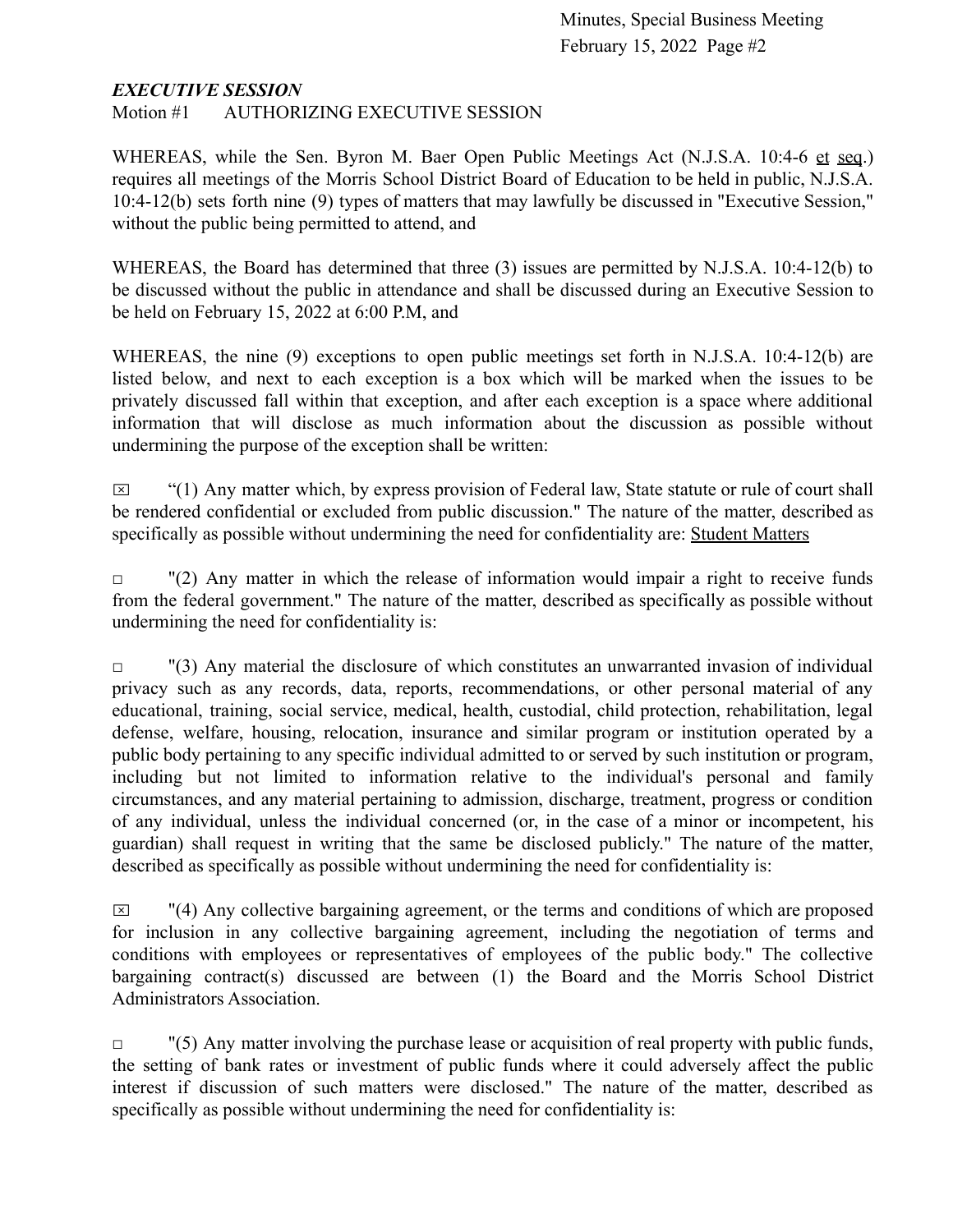$\Box$  "(6) Any tactics and techniques utilized in protecting the safety and property of the public provided that their disclosure could impair such protection. Any investigations of violations or possible violations of the law." The nature of the matter, described as specifically as possible without undermining the need for confidentiality is:

 $\Box$  "(7) Any pending or anticipated litigation or contract negotiation in which the public body is or may become a party. Any matters falling within the attorney-client privilege, to the extent that confidentiality is required in order for the attorney to exercise his ethical duties as a lawyer." The parties to and docket numbers of each item of litigation and/or the parties to each contract discussed are and the nature of the discussion, described as specifically as possible without undermining the need for confidentiality is:

 $\boxtimes$  "(8) Any matter involving the employment, appointment, termination of employment, terms and conditions of employment, evaluation of the performance, promotion or disciplining of any specific prospective public officer or employee or current public officer or employee employed or appointed by the public body, unless all individual employees or appointees whose rights could be adversely affected request in writing that such matter or matters be discussed at a public meeting." Subject to the balancing of the public's interest and the employee's privacy rights under South Jersey Publishing Co. v. New Jersey Expressway Authority, 124 N.J. 478 (1991), the employee(s) and nature of the discussion, described as specifically as possible without undermining the need for confidentiality are:

 $\Box$  "(9) Any deliberation of a public body occurring after a public hearing that may result in the imposition of a specific civil penalty upon the responding party or the suspension or loss of a license or permit belonging to the responding party as a result of an act of omission for which the responding party bears responsibility." The nature of the matter, described as specifically as possible without undermining the need for confidentiality is:

WHEREAS, the length of the Executive Session is estimated to be sixty (60) minutes after which the public meeting of the Board shall (select one)  $\Box$  reconvene and immediately adjourn or  $\Box$  reconvene and proceed with business where formal action will be taken.

NOW, THEREFORE, BE IT RESOLVED that the Morris School District Board of Education will go into Executive Session for only the above stated reasons; and

BE IT FURTHER RESOLVED that the Board hereby declares that its discussion of the aforementioned subject(s) will be made public at a time when the public's interest in disclosure is greater than any privacy or governmental interest being protected from disclosure.

# **EXECUTIVE SESSION (Motion #1)**

Moved by Mrs. Murphy, seconded by Mrs. Wall